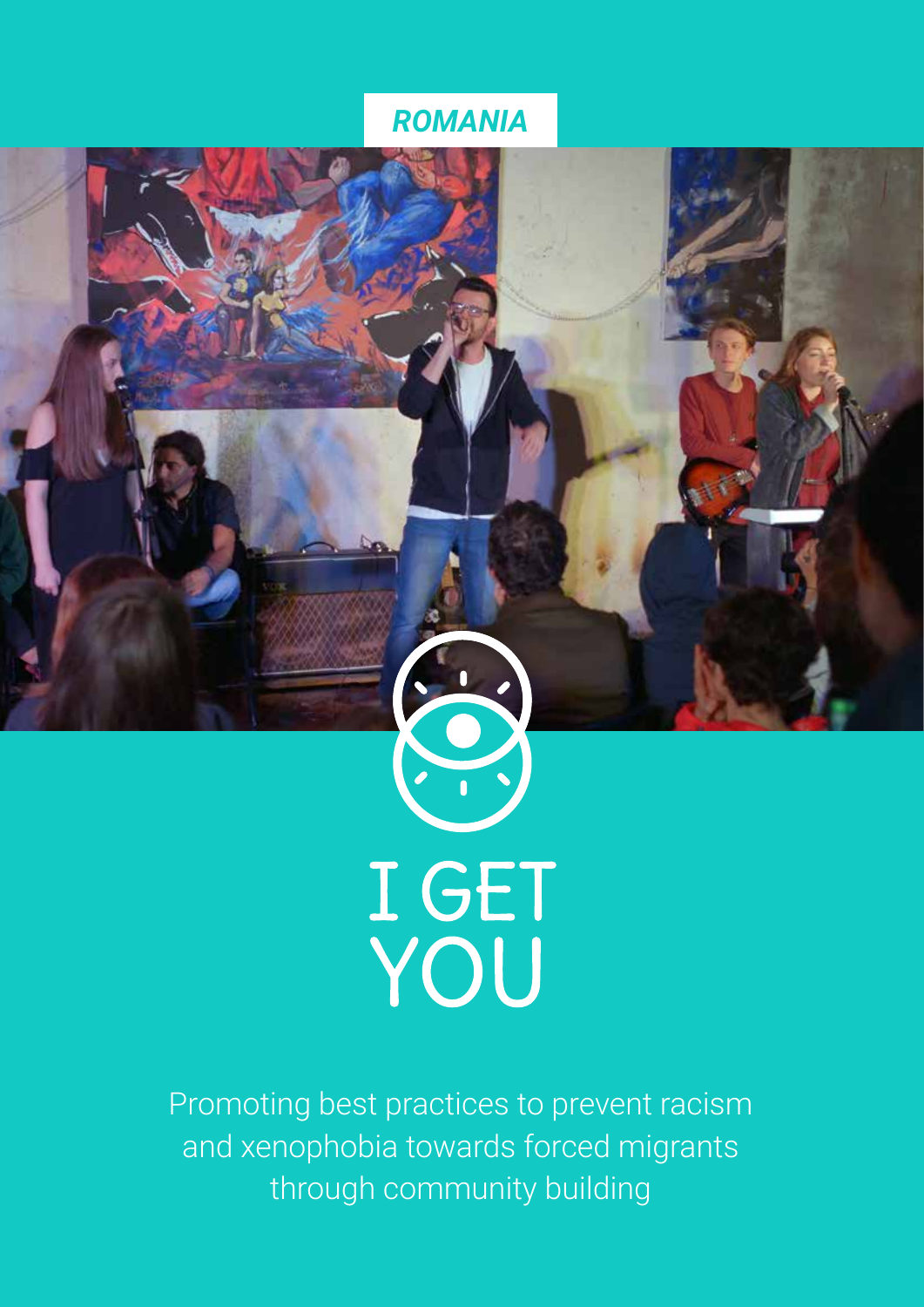**Promoting best practices to prevent racism and xenophobia towards forced migrants through community building**



Co-funded by the Rights, Equality and Citizenship (REC) Programme of the European Union\*



**Published in Brussels by** JRS Europe in December 2017 Chaussée de Wavre 205 1050 Brussels Belgium

**Drafted by** Bianca Albu with JRS Romania

> **Edited by** JRS Europe

**Design** Malcolm Bonello

#### **Cover photo**

Syrian rapper, Ali, performs at Timisoara cultural festival in Romania. He says Romanians made him feel welcome. (Still taken from the Romania *I Get You*  video: JRS Romania / JRS Europe)



### **I GET YOU ROMANIA**

**National chapter no.8 of the European** *I Get You* **report**

| 1   | <b>Introduction</b>                                                                | 03 |
|-----|------------------------------------------------------------------------------------|----|
| 1.1 | <b>Context: Racism and Xenophobia towards</b><br><b>Forced Migrants in Romania</b> | 03 |
| 2   | <b>Methodology</b>                                                                 | 07 |
| 2.1 | <b>Mapping Phase</b>                                                               | 07 |
| 2.2 | <b>Qualitative Interviews and Evaluation</b>                                       | 07 |
| 2.3 | <b>Limitations</b>                                                                 | 07 |
| 3   | <b>Data Findings</b>                                                               | 09 |
| 3.1 | <b>Summary of Quantitative Results</b><br>from Mapping Phase                       | 09 |
| 3.2 | <b>Results of the Qualitative Phase</b>                                            | 09 |
| 4   | <b>Inspiring Community Building Initiatives</b>                                    | 14 |
| 5   | <b>Policy Recommendations</b>                                                      | 16 |

*\* This report has been produced with the financial support of the Rights, Equality and Citizenship Programme (2014-2020) of the European Union. The contents of this report are the sole responsibility of JRS Europe and can in no way be taken to reflect the views of the European Commission.*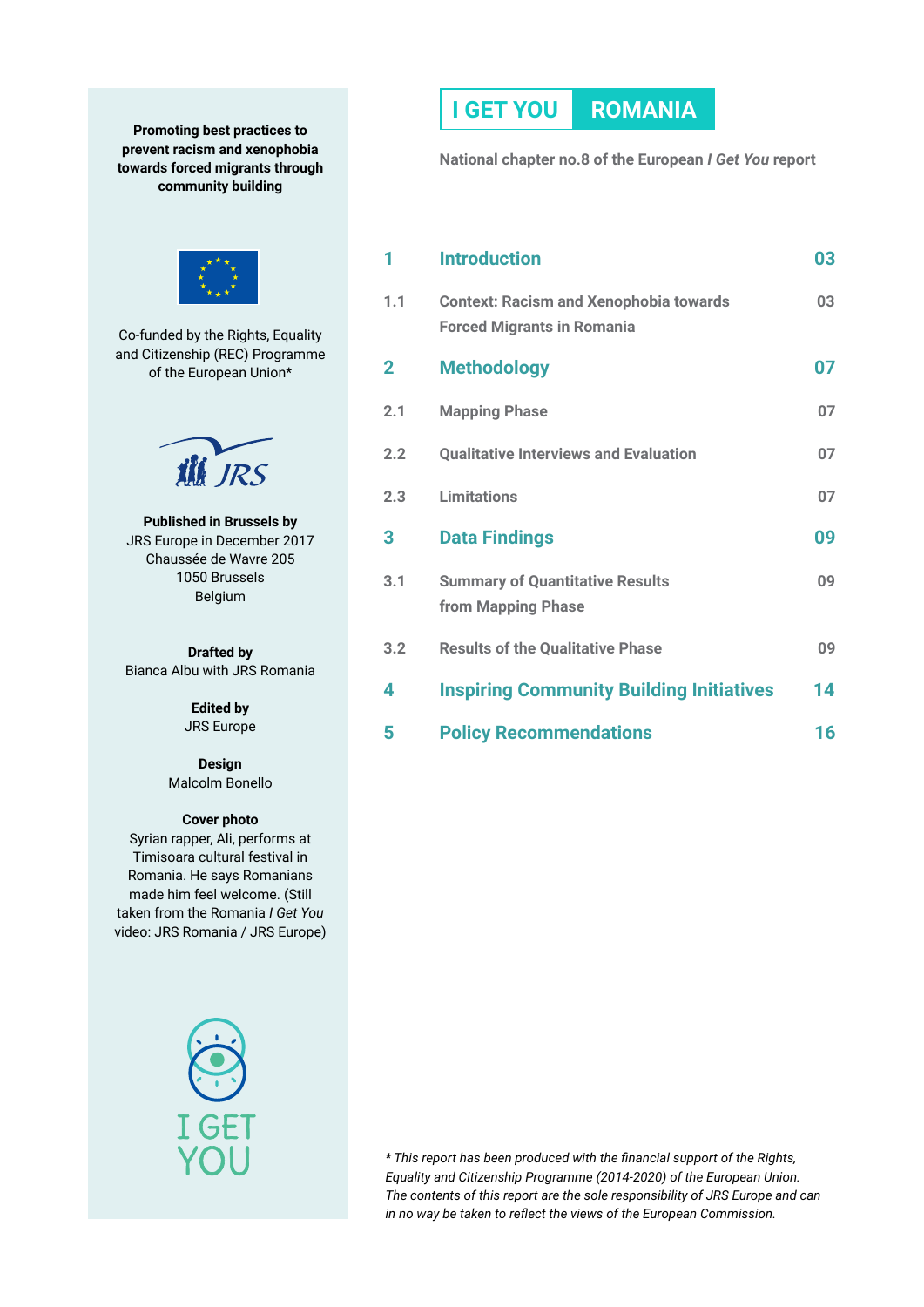## Introduction

Because of its geographic position, Romania is in the path of significant migration routes starting from both the African and Asian continents of migrants transiting through the country and seeking safety and a new life in Europe. In addition, Romania has recently developed and implemented bilateral cooperation on migration with several counties including the Republic of Moldavia, China and Turkey to facilitate migratory flows. As of 2005, citizens from these three countries represent the major part of third country nationals who have temporary or permanent residence in Romania.

Since Romania became a nation state in 1918, it was never known to be a country of high immigration with the total population in 2017 being just under 20 million.<sup>1</sup> From 1991 and until 31 December 2014, a total number of 25.135 foreign citizens requested asylum in Romania, from which 5.242 persons obtained a form of protection (refugee status or subsidiary protection). $<sup>2</sup>$  A total number of</sup> 3,175 asylum applications have been submitted in Romania in the first 8 months of 2017, compared to the  $1,880$  asylum-applications in  $2016.3$  However, since the refugee crises in 2015, public opinion about the immigration issue in Romania changed towards negative.4 Despite the low number of refugees in the country, anti-refugee sentiment increased dramatically during the year.

The aim of *I Get You*, implemented by JRS Romania in partnership with JRS offices in 8 other countries in Europe, is to identify and promote best practices among different locals and national Community Building Initiatives (CBIs) working in Romania. CBIs work on the inclusion of forced migrants and raise awareness and understanding throughout Romania of issues faced by forced migrants.

Following the identification and mapping of 25 CBIs that are organised across Romania, a qualitative assessment of the most effective, diverse and representative of the CBIs was undertaken to assess and identify best practices in raising awareness and creating common spaces of encounter. Through its own objectives, *I Get You* has also promoted the social inclusion of forced migrants in Romania by identifying the good work of CBIs and promoting best practices thereby, fostering hospitality and creating human bridges that break down divisions.

In Romania, *I Get You* has seen that there are few CBIs, in the strictest sense of the definition, compared to other countries because the asylum system is only 20 years old, started in 1996. As a result, civil society initiatives and NGOs have lead the way to provide both holistic services and accompaniment to forced migrants and refugees in Romania, with the number growing over the years. Covering basic needs and services for forced migrants, with the help of the local community, is still the focus of the vast majority of CBIs in Romania.

#### *1.1 CONTEXT: RACISM AND XENOPHOBIA TOWARDS FORCED MIGRANTS IN ROMANIA*

According to a country report by the US Department of State, the public perception of Romanians towards the so-called refugee crisis switched

**<sup>1</sup>** Worldometers. *Countries in the world by population (2017*).

http://www.worldometers.info/world-population/population-by-country/

**<sup>2</sup>** Erasmus + et.al. *Study Report: The integration of refugees in Romania, Belgium, Germany, Spain and Sweden.* April 2017. http://erasmusproject.refugees-integration.prorefugiu.org/wp-content/uploads/2017/09/Study-Report-in-English.pdf **3** Eurostat. *Asylum and first time asylum applicants - monthly data (rounded)*. http://ec.europa.eu/eurostat/tgm/table. do?tab=table&init=1&language=en&pcode=tps00189&plugin=1

**<sup>4</sup>** Korec, Maria. Asociația Divers. *Mapping Out the National Context of Online Hate Speech in Romania. 2017*.

https://positivemessengers.net/images/library/pdfs/OHS-report\_Romania-EN-form-d.pdf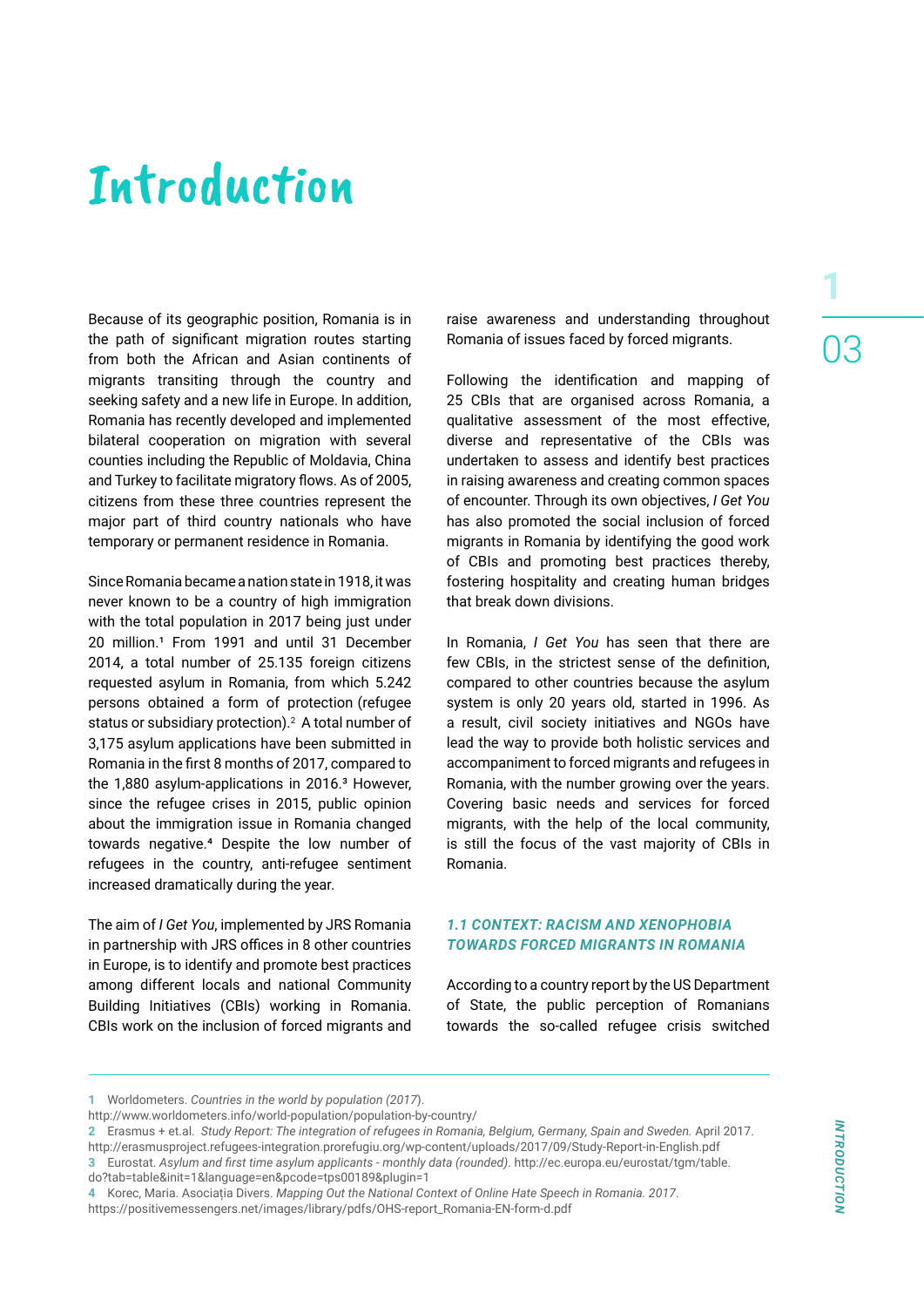from initial empathy and a lukewarm reception to growing hostility due to increasing anti-migrant rhetoric within the public sphere.<sup>5</sup> A national pole from INSCOP revealed that almost 90 percent of the public would not agree with hosting refugees in their community, which is a significant increase from the 2015 levels of 75 percent.<sup>6</sup> In February 2016, an NGO attempted to build a small refugee shelter in Ardud but gave up the project after residents protested and signed a petition against it. In April of the same year, residents of Vama Veche, a popular seaside resort, protested the building of a government transit centre. The extreme-right party Noua Dreapta (New Right) was active and vocal in protesting the establishment of such centres.7

Racist attacks against Muslim migrants were reported by media and civil society organizations starting at the height of the refugee crisis, such as the case of two Syrian women were physically assaulted on the streets of Bucharest by five unidentified teenagers for wearing the hijab in March 2016.<sup>8</sup>

In recent years, in the political debate in Romania, has argued that immigration takes jobs from the local population, depresses wages and puts pressure on public services and focused on how aid allowances received by asylum seekers is higher than some local workers make. In addition, views on the cultural and social effects of immigration are becoming increasingly negative because of the perceived differences that people of other religions bring. All in all, these shifting public attitudes account for increasing nationalist sentiments among the population.<sup>9</sup>

Trends that influence societal response to hate speech was captured in the 2016 Report on the perception of Romanians about the refugee crisis by Pro Democratia Association in the P4EU-DEM project financed by the European Commission. The

study's question, aiming to find out the degree of openness of Romanians to refugees, was: "Do you agree with the presence of refugees in Romania?" Of survey respondents, 54 percent disagreed and 46 percent agree with their presence in the country. One case study to exemplify the perspective of those who disagree with the presence of refugees in Romania, outlined three main reasons for this response: 1. Fear of the outbreak of violence or social warfare; 2. Cultural differences and customs; and 3. Possible economic instability at national or European level.

The fears and concerns can be attributed to the simple fact, that the mainstream population still does not receive correct information on issues about forced migration and is influenced by mainstreamed hate speech even at the highest levels of leadership in the country. The former President Traian Băsescu, currently the president of the People's Movement Party and member of the Parliament, was sanctioned by the National Council for Combating Discrimination in 2014. During his last year in office he made racist statements, and he had explicit anti-Muslim speeches during the refugee crisis. In September 2015, he made statements associating Muslims with terrorism and inciting rejection of Muslim people, such as: "I think about the problem in terms of national security. Let us not forget that among these people are Sunni, Shia, people who bomb reciprocally in their country... why should we Islamize Europe? We should destroy the migrants' boats and ships, right in the docks. Otherwise immigration will increase each year, will triple from year to year."10

An outspoken display of xenophobia in Romania in recent years was a protest organized in October 2015 by a local businessman, in response to rumours refugees were expected to be received in an old barracks in the town of Câmpulung Muscel. Although 500 people announced their participation,

**9** Korec, Maria. Asociația Divers. *Mapping Out the National Context of Online Hate Speech in Romania.* 2017. https://positivemessengers.net/images/library/pdfs/OHS-report\_Romania-EN-form-d.pdf

**<sup>5</sup>** US Department of State. *Country Report on Human Rights Practices 2016 – Romania.* 3 March 2017. http://www.ecoi.net/ local\_link/337198/466958\_en.html

**<sup>6</sup>** INSCOP Research. *Romania Insider: Three in Four Romanians Believe that Romania Should Not Receive Refugees.* 11 December 2015.

http://www.inscop.ro/en/11-december-2015-romania-insider-three-in-four-romanians-believe-that-romania-should-not-receive-refugees/

**<sup>7</sup>** US Department of State. *Country Report on Human Rights Practices 2016 – Romania.* 3 March 2017. http://www.ecoi.net/ local\_link/337198/466958\_en.html

**<sup>8</sup>** Digi 24. Anchetă după agresarea în Capitală a două tinere din Siria. 1 April 2016.

http://www.digi24.ro/stiri/actualitate/justitie/ancheta-dupa-agresarea-in-capitala-a-doua-tinere-din-siria-502387

**<sup>10</sup>** Active Watch, Annual Report On Hate Speech in Romania, 2014 – 2015. (page 50). http://www.activewatch.ro/Assets/ Upload/files/annual%20report%20on%20hate%20speech%20in%20romania%202014%202015.pdf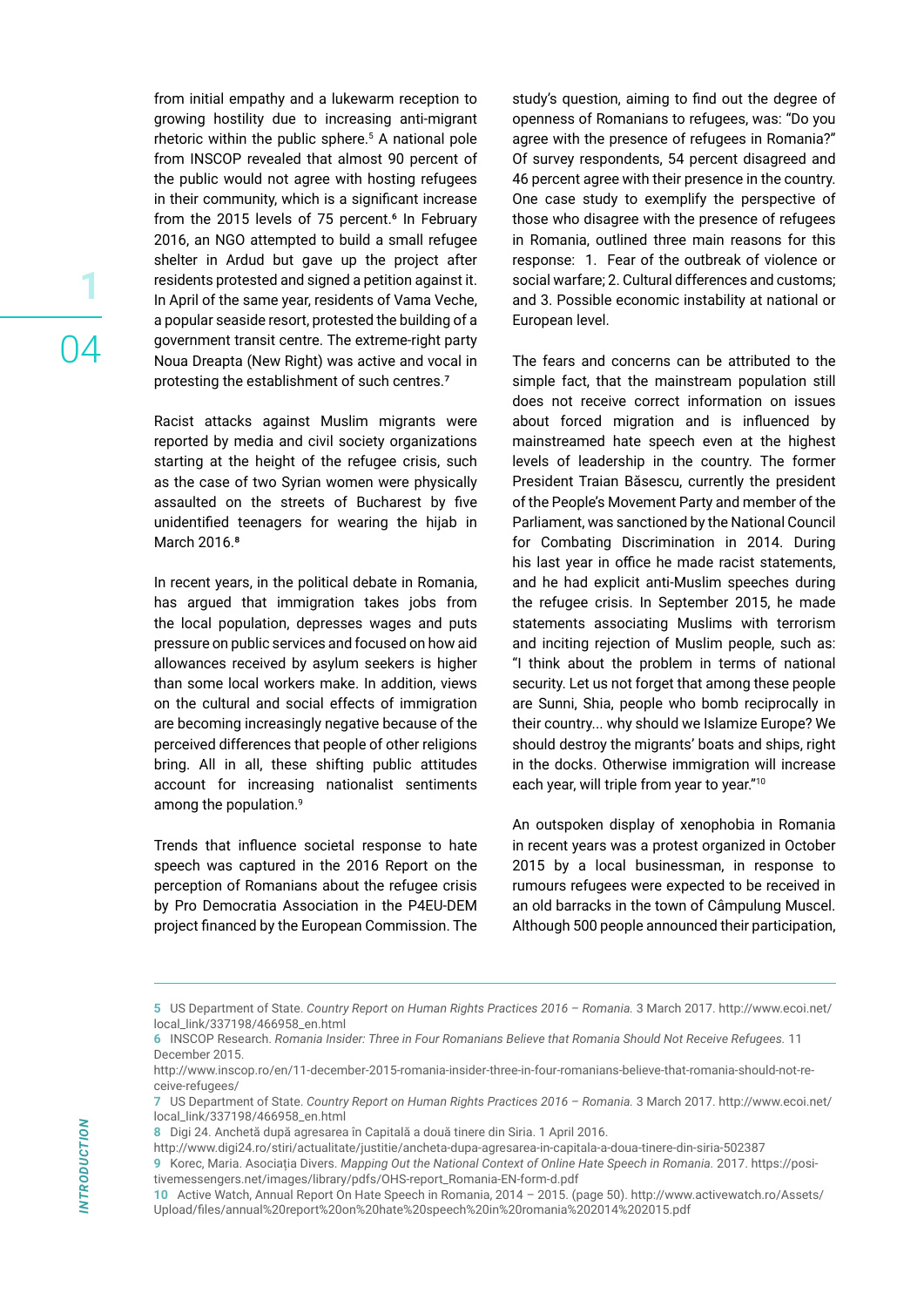

Migrant Integration Centre Brasov - festival of multiculturality (Photo: Migrant Integration Centre Brasov).

only 15 took part in the event. The participants distributed leaflets saying, "Dear refugees, here is a toxic waste town, the economy is poor, no future, and no hope. Choose your destination responsibly!" According to the organizer, the protest was not thought of as a xenophobic one, but its purpose was to draw attention that the town faces a number of problems that would make it an undesirable destination for refugees, but admitted however that he was concerned for the safety of the locals if refugees also lived in the town.

Some media outlets have also conducted news campaigns that generated hatred in the online environment on topics such as the documentary "Romanians are coming", the construction of the mosque in Bucharest, the wave of refugees from Syria.11 As a result of the constant practice of media association of refugees with acts of terrorism, they have entered the list of traditional list of targets when it comes to hate speech. $12$ According to Active Watch, demonstrations against refugees and migrants conducted in 2016, but with a poor participation, the anti-migrant rhetoric and political positions at a national or EU level over the course of 2015/2016 were played out through the media, and this had an impact on public opinion on the ground.

**11** Active Watch, Annual Report On Hate Speech in Romania, 2014 – 2015. http://www.activewatch.ro/Assets/Upload/ files/annual%20report%20on%20hate%20speech%20in%20romania%202014%202015.pdf

**12** Active Watch, Annual Report On Hate Speech in Romania, 2015 – 2016 http://www.activewatch.ro/Assets/Upload/ files/Raport%20anual%20cu%20privire%20la%20discursul%20instigator%20la%20ura%202015%202016(1).pdf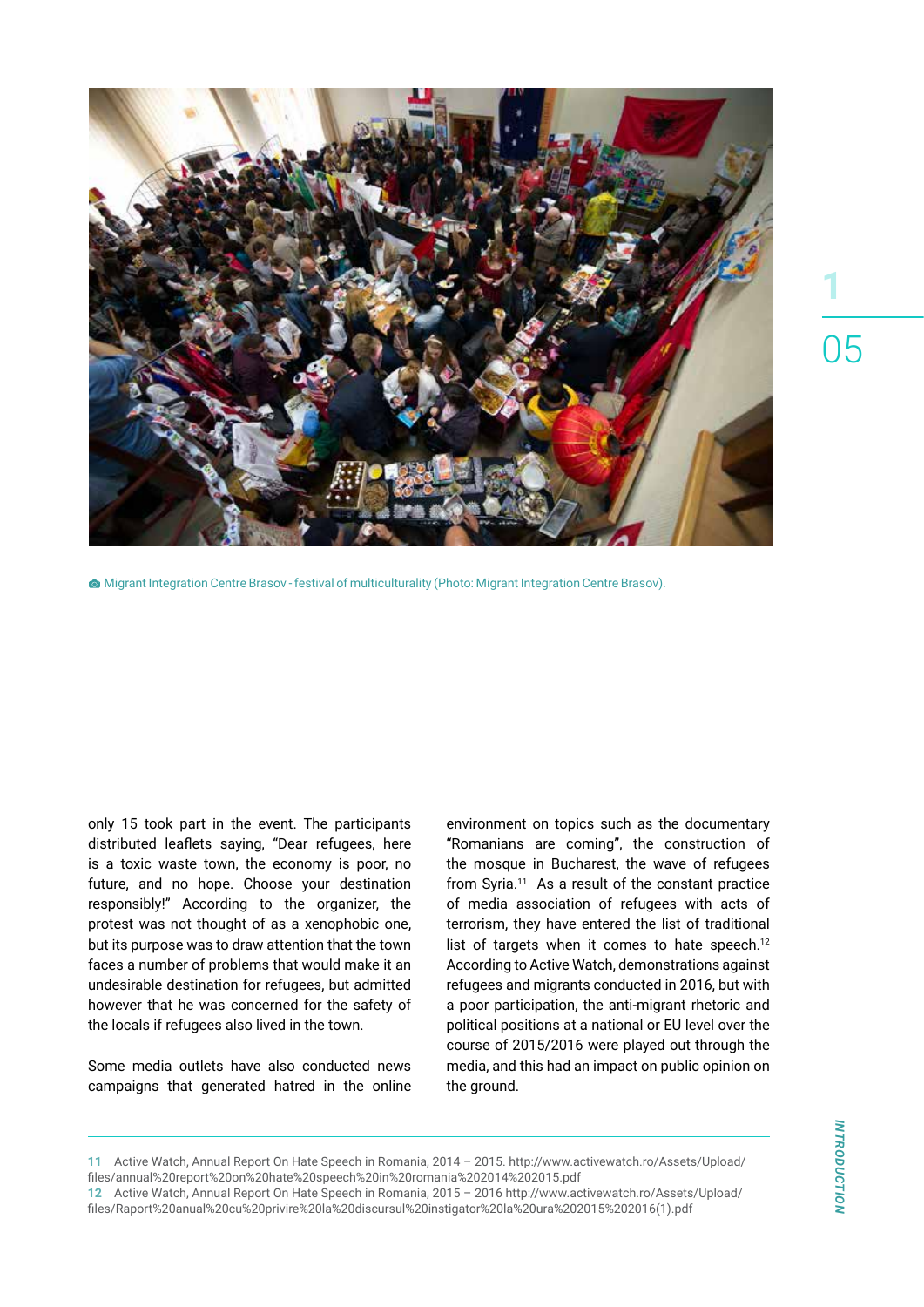

06

**1**

"As volunteer, I dedicate 4 hours per week. I help in counselling and accompaniment. Migrants choose to ask for services for undetermined periods of time: some for years. I feel my contribution counts only on occasional cases and even then, sometimes it is too difficult to deal with institutions if you don't pay a lawyer and take them to court.

I advocate for migrants: I accompany, I draft letters to institutions for specific cases but I was not involved in campaigns, I contributed in seminars, drafted law amendments and so on. I contributed to the organisation of events where culture was shared – movie nights and multicultural evenings – and this led to small changes in the local community.

We always promote a decent welcome for migrants, no matter what status they have, or what their country of origin is. We promote this in our Facebook posts as well.

I was always interested to know more, that is why I visited Syria, Palestine and other countries. It always motivated me to get to know more about other cultures. I discussed with migrants many times about their culture and their life before it changed due to becoming a refugee. We organized thematic nights where they could share their culture. When we had cultural difficulties, we discussed and explained how things are usually done in Romania so there is a mutual learning too."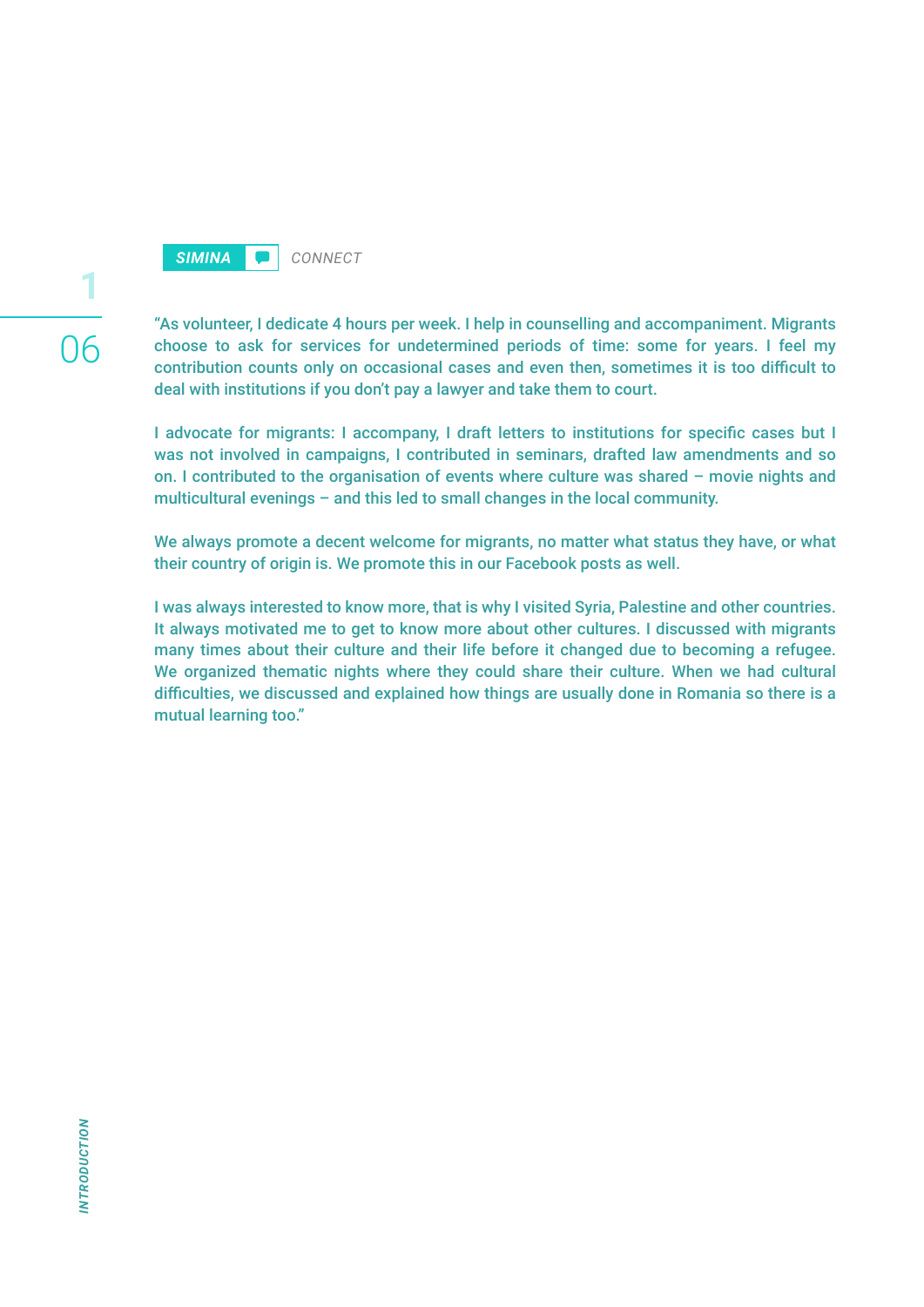# Methodology

JRS Romania implemented in Romania the methodology that developed in collaboration with the experts consulted and agreed upon during the Steering Committee Meeting with all 9 project partners.

#### *2.1 MAPPING PHASE*

In the Mapping Phase of the project, 25 initiatives from a diverse number of Romanian NGOs were contacted by email and by phone to make them aware of the project and request that they fill out the Mapping Questionnaire on the project's website if they felt their activities fell under the scope of *I Get You*. The NGOs that were contacted represented those that were geographically distribution across the country as well as those who had relevant experience implementing community building initiatives

 with the aim of combating and preventing racist and xenophobic behaviour through encounter and social inclusion. Out of the 25 initiatives originally contacted, 15 initiatives accepted to complete the Mapping Questionnaire. Lack of available staff to complete the questionnaire and not considering their initiative a true CBI were two of the reasons reported of why initiatives chose not to participate in filling out the Mapping Questionnaire.

JRS Romania supported the CBIs who were interested in participating in *I Get You* to complete the Mapping Questionnaire, either by speaking with them on the phone or by exchanging emails. The Mapping Report, displaying the results of this quantitative data gathering phase was published in May 2017 and is available on the *I Get You* website in Romanian.

#### *2.2 QUALITATIVE INTERVIEWS AND EVALUATION*

After having obtained a clear picture of what was being offered by the CBIs, the next phase of the research involved the qualitative assessment of the initiatives, based on a clear set of criteria and in accordance with the Delphi method. Using the defined indicators, an evaluation was undertaken through questionnaires and semi-structured interviews with, in most cases, three members of the CBI: a staff member, a member from the local community, and a refugee or forced migrant. Keeping the 10 Delphi criteria as guidelines, the interviews were carried out with 9 out of the 15 CBIs originally mapped in Romania during this qualitative phase of the research. These contacts were made mainly by email and by telephone, but also by meeting the representatives of the CBI, each organization being contacted several times.

Using an evaluation grid based on the weight of each defined criterion, three members of JRS Romania's team analysed the interview responses to establish the CBIs that illustrates the best practices in working with migrants and local communities.

#### *2.3 LIMITATIONS*

One of the challenges encountered in the Mapping Phase was getting CBIs to commit to filling out the online questionnaire from start to finish. JRS Romania supported them by continually contacting the initiatives or by helping them when needed through personal meetings or by phone. It seems that the length of the questionnaire itself was the main obstacle as to why they did not answer it completely or avoided to answer some fields.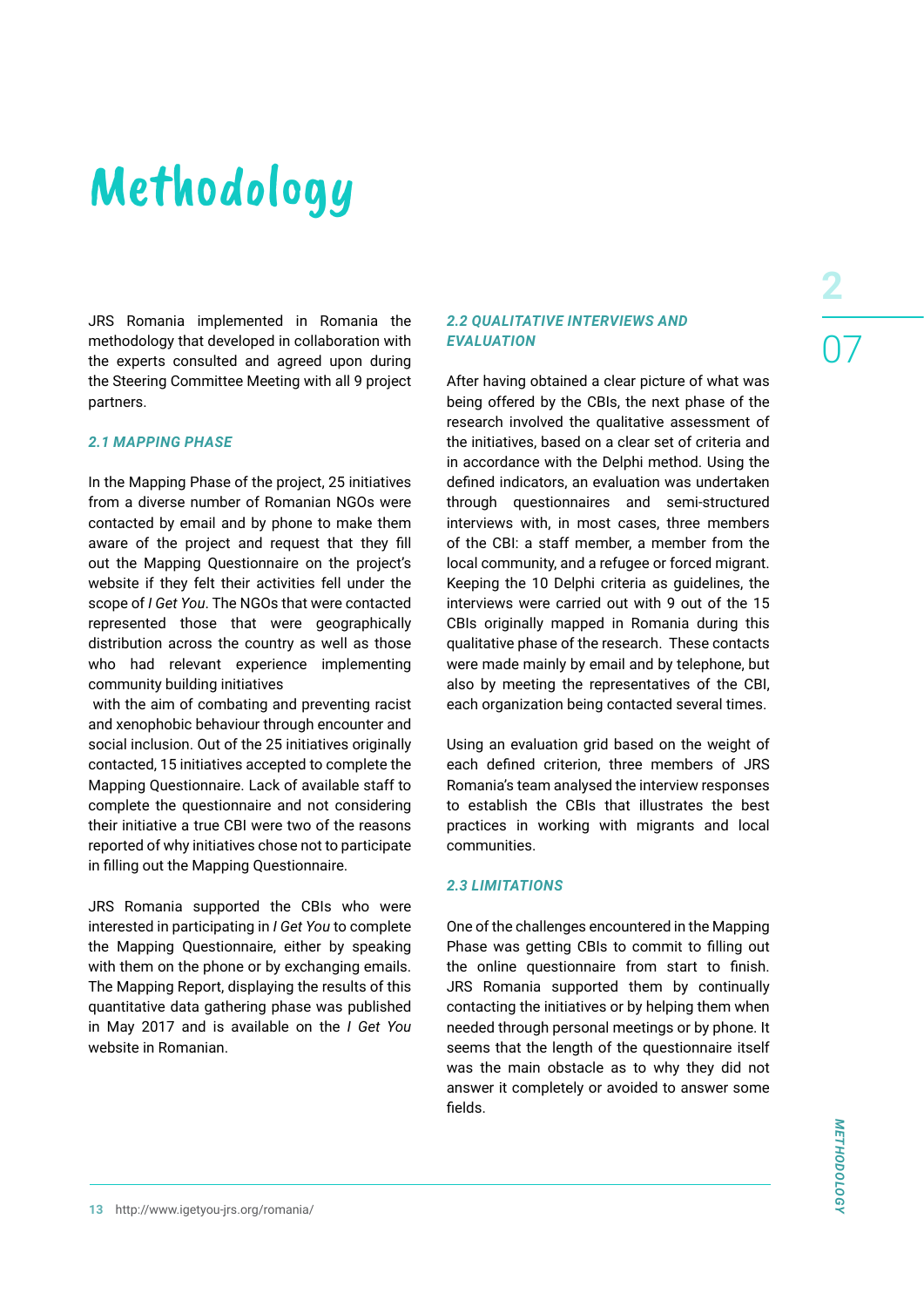Another challenge encountered was to select the initiative that fulfilled the criteria of being a true community building initiative among all the initiatives identified in the country as some of them were innovative and showed commitment to their work on building a welcoming community but missed the direct contact with migrants while others only provided direct services but missed the relationship building side of a CBI.

In some cases, during the qualitative interviews, we were not able to conduct the three separate interviews as intended for the data triangulation. In all cases, at least two interviews, one with staff member and one with the volunteer were conducted.

### *SARAH 14 MIGRANT INTEGRATION CENTRE IN BRASOV*

"At the beginning, we met very often but now that I have established a life on my own, we meet once a month. The interaction helped: I have become more confident as I knew who to ask questions.

It helped other migrants as well: now I am being asked for help and information and I provide it to other community members. On Facebook, we have several groups and we communicate a lot.

I think the CBI has an impact, it could be more if they had more budget, but for what they have the impact is great. With the language classes, they helped both migrants and the local community. It is a good example of welcoming migrants. When you arrive and you are new and lost, it is very important to belong to a community.

The CBI helped me improve my life skills with the Romanian language classes and counselling with regards to the meetings with the Migration officials. It helped me be more independent: to communicate on my own.

People have created groups outside the activities. My opinions were taken in consideration in this CBI. Romanians are generally open or at least very interested."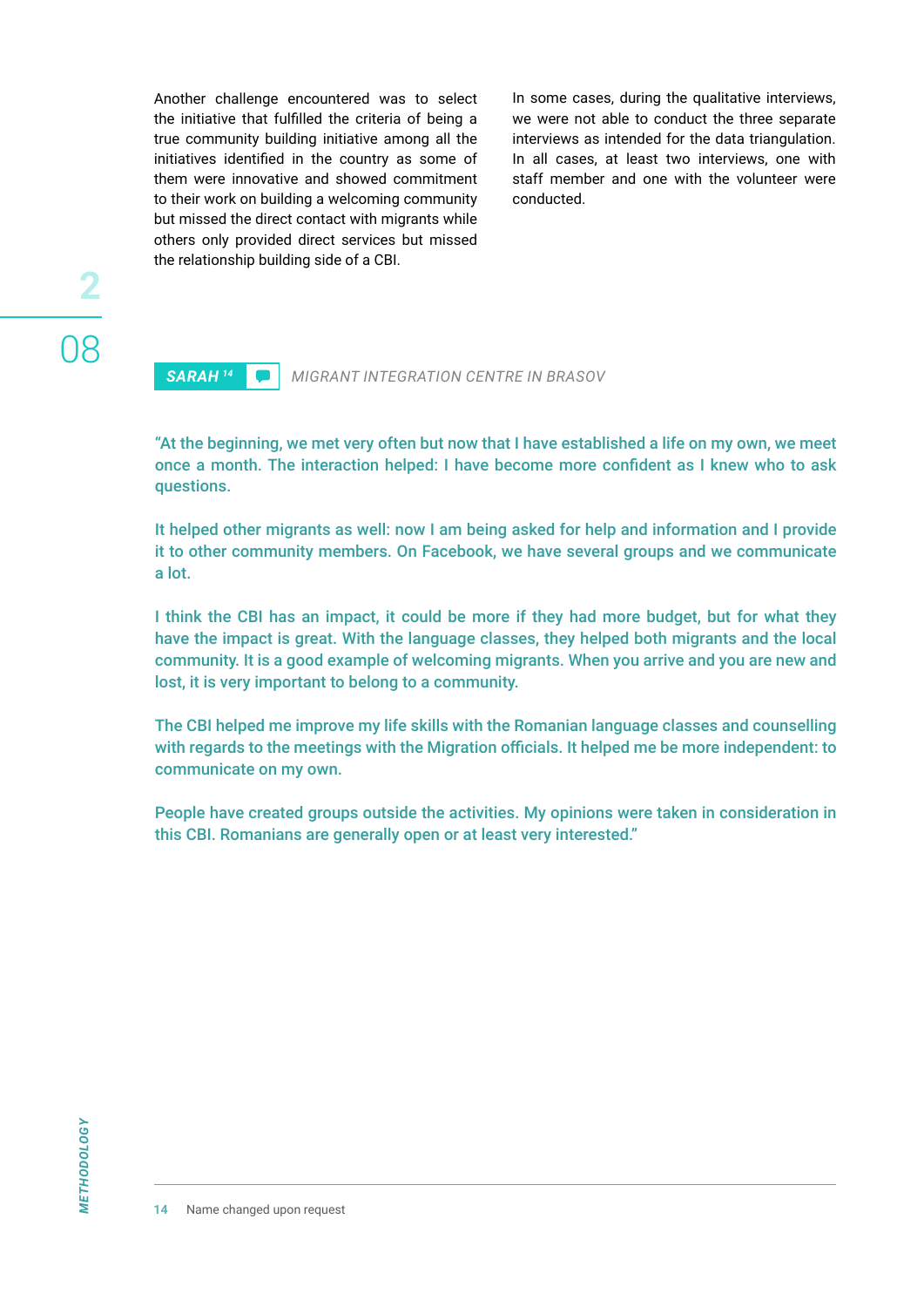# Data Findings

#### *3.1 SUMMARY OF QUANTITATIVE RESULTS FROM MAPPING PHASE*

The CBI included in *I Get You* were active in all the main areas of Romania (North –West, South, Centre and North-East) covering all the regional centres for asylum seekers and refugees.

| <b>Areas Covered</b> | <b>Number of CBI's</b> |
|----------------------|------------------------|
| North-West           | 2                      |
| West                 | 1                      |
| Centre               | 2                      |
| South                | 8                      |
| South-East           | 1                      |
| North-East           |                        |

Here are some more interesting statistics about the 15 CBIs that were mapped during the first phase of *I Get You*:

- 4 of the CBIs are implemented at regional level, 7 of the CBI are implemented at national level and 4 at local level.
- Regarding funding, 8 CBIs have public funds (mainly from the European Union), while 4 have private funding from foundations and 3 are supported through individual donations or grassroots methods.
- 11 CBIs have a budget below 100,000 Euros (out of which 5 have a budget less than 25.000 Euros), while 4 CBIs have a budget of more than 100,000 Euros.
- The number of beneficiaries assisted by each CBI is very different, depending on the dimensions of the CBI and the level of implementation at local, regional or national level. Most of the forced migrant beneficiaries come from Syria, Afghanistan, and Iraq and from Nigeria, Somalia, Pakistan and Eritrea to a lesser degree.
- Most forced migrants involved in CBIs are working aged adults between 26-65 years' old.
- In 8 of the CBIs the forced migrants who are involved have been in Romania from 1-6 months, in 4 CBIs the forced migrants have been in Romania for 7-12 months, and in 3 CBIs the forced migrants have been in Romania from 13-24 months.
- 11 CBIs had less than 100 local Romanian citizens involved in their activities while 4 CBIs had between 100-300 Romanian citizens involved.
- 7 CBIs work mostly with Romanian citizens who are working aged adults from 26-65 years old. Most of the locals involved from the host community are women.
- Regarding the frequency of activities and services offered, 8 CBIs have daily meetings, 2 CBIs have weekly, 1 CBI has monthly, while 4 CBI have periodic meetings such as special events.
- The main kind of support offered in CBIs are emergency support and intercultural activities, while other activities include accommodation, leisure activities, education with the purpose of creating inclusive spaces, temporary shelter and psychosocial services.

It is evident from the CBIs evaluated, that over the last few years in Romania, there has been an increase in services and activities related to integration for forced migrants and refugees living in the country.

#### *3.2 RESULTS OF THE QUALITATIVE PHASE*

#### *Interaction & Encounter*

Both beneficiaries and volunteers working with CBIs appreciated the opportunities to meet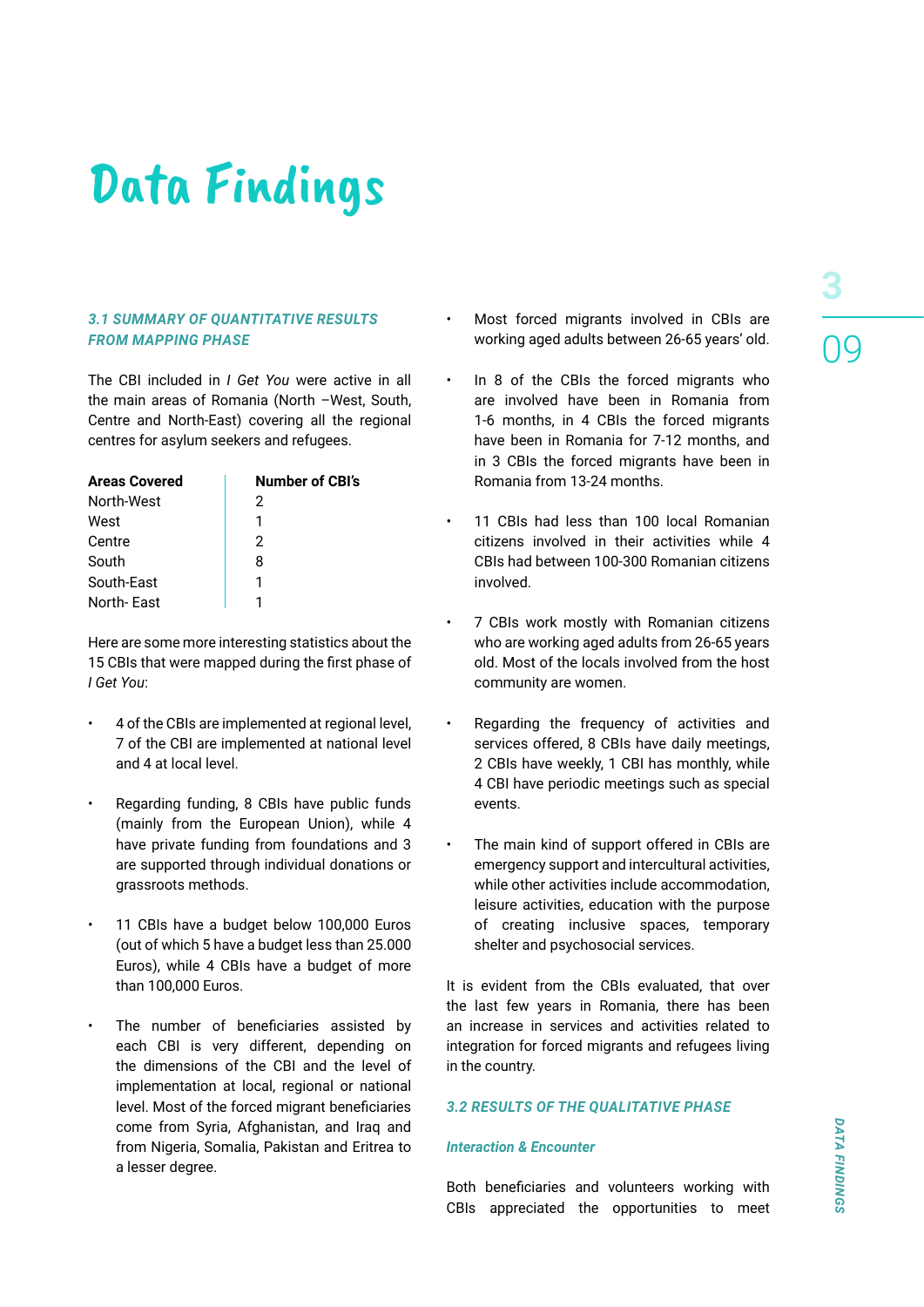

Red Cross Romania workshop with volunteers on migation isues (Photo: Red Cross Romania).

each other on a regular basis through the CBI, either weekly, monthly or for a specific event or workshop. Local Romanians participating in CBIs reported that these opportunities were fruitful in sharing their culture, to meet others they would not otherwise meet and dispel any fears of 'the other' they previously had. Satu-Mare, a volunteer working with an initiative run by Caritas, observed that in her own community the local people had very little contact with forced migrants and refugees. She told observed that all their views about migrants came from views expressed in the media, which tended to be negative. She saw how meeting forced migrants directly and interacting with them in the CBI changed her own and others' perspectives from what they saw in the media.

A forced migrant who is a participant in the Migrant Integration Centre in Brasov told us that she appreciated the frequency of the meetings when she first joined the CBI, but as she felt more established with her life in Romania, she met with the people from the Centre only once per month. She added that she became more confident as she

knew whom to seek assistance from when she did not know something, and now she can provide information for the newcomers.

In two of the CBI, there was seldom a focus on interaction and relationship building – as one was primarily offering direct support and services to forced migrants while the other was focused on the education of Romanian children to increase their knowledge of issues faced by forced migrants and refugees through research.

#### *Participation*

CBIs promote participation through the activities that are offered, through the holistic accompaniment of their beneficiaries, and by organising one-time events that bring people together in celebratory ways.

 All the CBIs *I Get You* interviewed have a culture of involving volunteers in their daily activities. Volunteers in CBIs expressed that they had positive experiences and were willing to continue to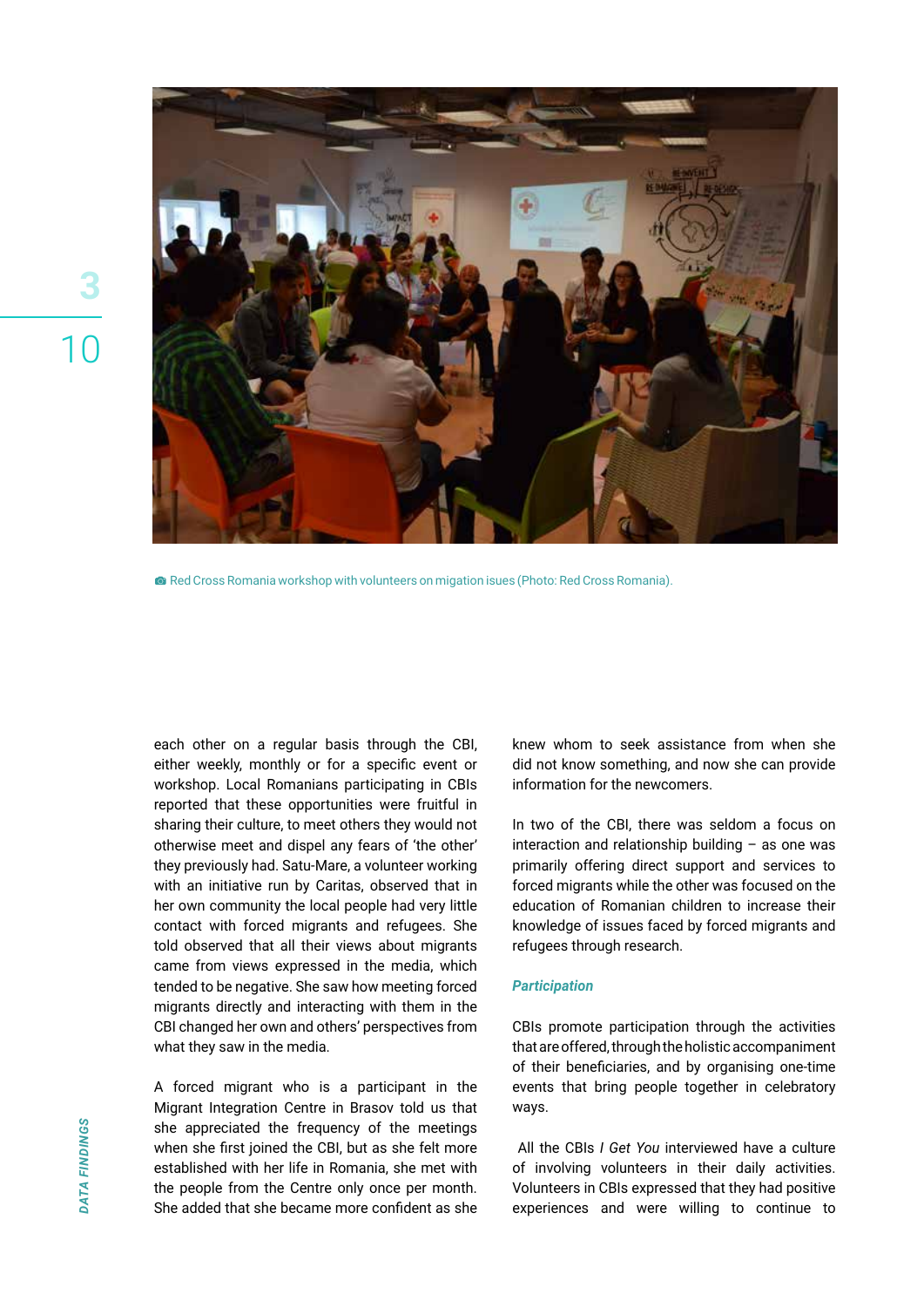dedicate their time to be involved in the CBI. Some volunteers have been involved for many years, in those CBIs that have been active in Romania for a while, but the majority of volunteers interviewed have participated with the CBI for 2-3 months.

Forced migrants involved in CBIs in Romania usually participate for 2-3 months, with some exceptions. While CBIs offer many one-time activities that migrants benefit from, many reported that when they organise workshops participation increases as people bring friends or others along to the CBI as well. For example, Save the Children Romania promotes forced migrants' participation by having parent counselling and support activities for adults, while at the same time, having complimentary activities for the children to participate in while their parents are in class or alternatively having activities focused on children were the parents are asked to join for supervision purposes. By involving both generations in complimentary activities, Save the Children can have both parents and children participate in the CBI. Another CBI, AIDRom in Timisoara reported that the key for involving forced migrants in their activities was to raise awareness among potential beneficiaries. AIDRom does this by making their activities look inviting and attractive through invitations, graphic posters, and speaking enthusiastically with people about fun activities like movies, dinners and getting to know new people.

#### *Awareness Raising*

All the CBI in Romania find awareness raising activities to be important and use things like social media, newsletters, flyers, posters and websites to publish information and content about their activities. All CBIs do this on a regular basis, usually posting pictures and their schedules, important news items, and sometimes engage in larger media campaigns. Most of them have been inviting migrants to different public awareness activities like training forced migrants to be speakers during workshops and events to share their stories. Some CBI strengthen their awareness raising activities by providing regular information to the Romanian authorities about their activities and on the current situation of migrants in Romania. Most of the volunteers with CBIs were not involved formally in awareness raising activities but considered they had an impact in their circle of friends because of positive views expressed through social media.

An initiative run by JRS Romania noticed an impact on the local community as a result of their awareness raising activities. The local community "got used to" forced migrants in their community if not being expressly welcoming, but also religious congregations in the community actively reached out to the most vulnerable migrants to provide them with assistance when they were not previously doing so. Local citizens began contacting JRS Romania to offer support for accommodation or jobs.

Some of the CBI had a bigger impact due to the type of event or the approach used. This was the case for AIDRom in Timisoara who organise a largescale multicultural and arts festival in the town and the Migrant Integration Centre in Brasov who organized a multicultural festival in a mall. Others have used their networks to publish articles in local newspapers due to membership in a media union. The Romanian Red Cross used an online platform dedicated to 190 Red Cross offices, specifically to their staff and volunteers, to disseminate relevant information as well as public events where forced migrants were invited to contribute blog posts. The impact on the local community was difficult to measure, but the impact on the volunteers was huge as they realized the enormous influence media has on society, and they recognised they should form their own opinions of migrants by relying on diverse sources of information rather than on a single, at times biased, source of information.

#### *Education*

Education plays an important role from the perspective of all the CBI's but it was implemented differently. The most popular method was workshops to encourage critical thinking among students from elementary and high school. Some CBIs engaged with school communities and universities in their projects, and all who did report positive feedback from this experience. For example, the Romanian Red Cross introduced the subject of migration through several modules in some schools during the 'alternative school week' an initiative of the Romanian Ministry of Education.

Almost all people interviewed agreed that children can be agents of change in general. It was stated also that children are more open towards changing their perception especially if they are exposed to the meeting with migrants and if their education goes in that direction. In addition, we have witnessed in Romania that local children who go to schools were refugee children also go treat them as their fellows. One volunteer pointed out that teenagers are also a crucial age group to target for educational outreach because they are forming their own values and principles. Offering education to teenagers involves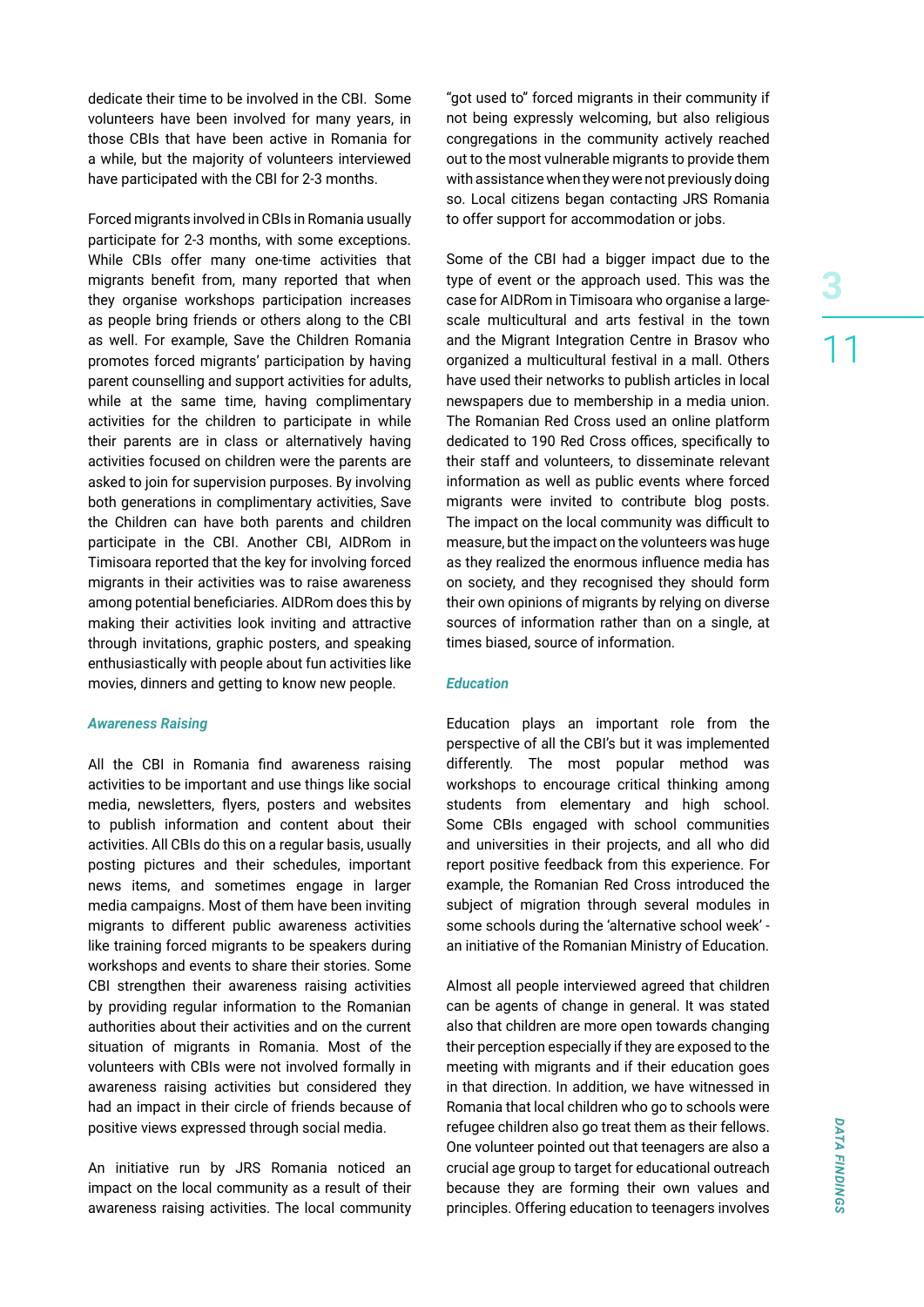a lot of empowerment of them as individuals and the presentation of positive examples that will encourage them to be more open and form their views based on correct information.

#### *Support & Service Provision*

In Romania, support & service provision seemed to be the main reason why initiatives were originally set up and remain the focus of their mission and activities. From the forced migrant's perspective, it was clear through the interviews that many reported services tailored towards learning the Romanian language, having private accommodation of their own and finding a job were the most useful to help them feel integrated in the society.

CBIs like AIDRom in Bucharest and Timisoara and JRS Romania's initiative for an alternative to detention, have a holistic approach to providing forced migrants with support and service provision. These CBIs offer support for basic needs like finding accommodation and medical assistance, psychosocial counselling and educational assistance. *I Get You* noticed that the aim of these CBI is to help forced migrants to become more independent in their daily lives especially when it comes to learning the Romanian language (with the support of teachers and volunteers) and accessing the labour market. Some of the CBI mentioned that the services are offered gradually, were people are encouraged and supported to find employment to increase autonomy.

Another CBI, the Migrant Integration Centre, offers services focused on education (school enrolment support for children, diploma recognition and informal education and artistic activities) legal counselling and support on how to obtain Romanian citizenship. A forced migrant involved in the CBI told us she became more confident after receiving support from the Migrant Integration Centre as she now knows whom to seek assistance from when she did not know something, and as well as how to provide accurate information for other newcomers.

Save the Children Romania, has a specific focus on parenting support to better help children. They offer social assistance, and support for parents in accessing the labour market, social counselling and provision of basic needs through donations. The volunteers active within the CBI are generally involved in assisting the beneficiaries from the start, helping them to relate to the authorities, go shopping and accompanying them to medical clinics.

#### *Interculturalism*

Most of the CBIs focus on music and food as a way to demonstrate the value of interculturalism. CBIs mention that they invite forced migrants to typical Romanian celebrations and Christmas parties but they also create space for other cultures like Iranian music night, Eid Ramadan, and Indian New Year's parties. Some organize specific events where forced migrants can share their culture and know more about Romania. For example, the events organized by the Migrant Integration Centre offer the occasion for forced migrants to share their culture by scheduling events well in advance were people can prepare something to share from their country of origin. The CBI also invites journalists to these events to raise awareness.

Another good example comes from the CBI Friends to Friends in Giurgiu, where there is a collaboration with the local cultural centre and organises events with them like dances and painting exhibitions. The volunteer interviewed from Friends to Friends expressed that there were various occasions to share migrants' culture such as informal discussions and she got to know more about different cultures through a personal approach.

AIDRom in Timisoara have multicultural evenings occasionally in addition to a larger multicultural festival that shares food, cultures and traditional dress. The staff related that, "when people eat together, we are more open."

#### *Dignity & Hospitality*

All the CBIs interviewed shared that dignity is a key concept, even when they don't have a written policy in this regard. CBIs see this criterion as treating forced migrants with respect and equality, cherishing their own wills and opinions, and listening to them with no discrimination. All the migrants interviewed, spoke of how all the CBIs, in one way or another, made them feel welcome and respected.

The exception to this is JRS Romania, where dignity is an explicit part of the code of conduct that all staff members and volunteers are bound by. At JRS Romania, hospitality is also highlighted in the mission and is present in activities such as monthly lunches, religious celebrations with the Catholic community and a celebration for Eid al-Fitr after Ramadan. For Caritas, hospitality is part of their mission, and one of the ways they express it is by welcoming forced migrants in the homes of locals for dinner.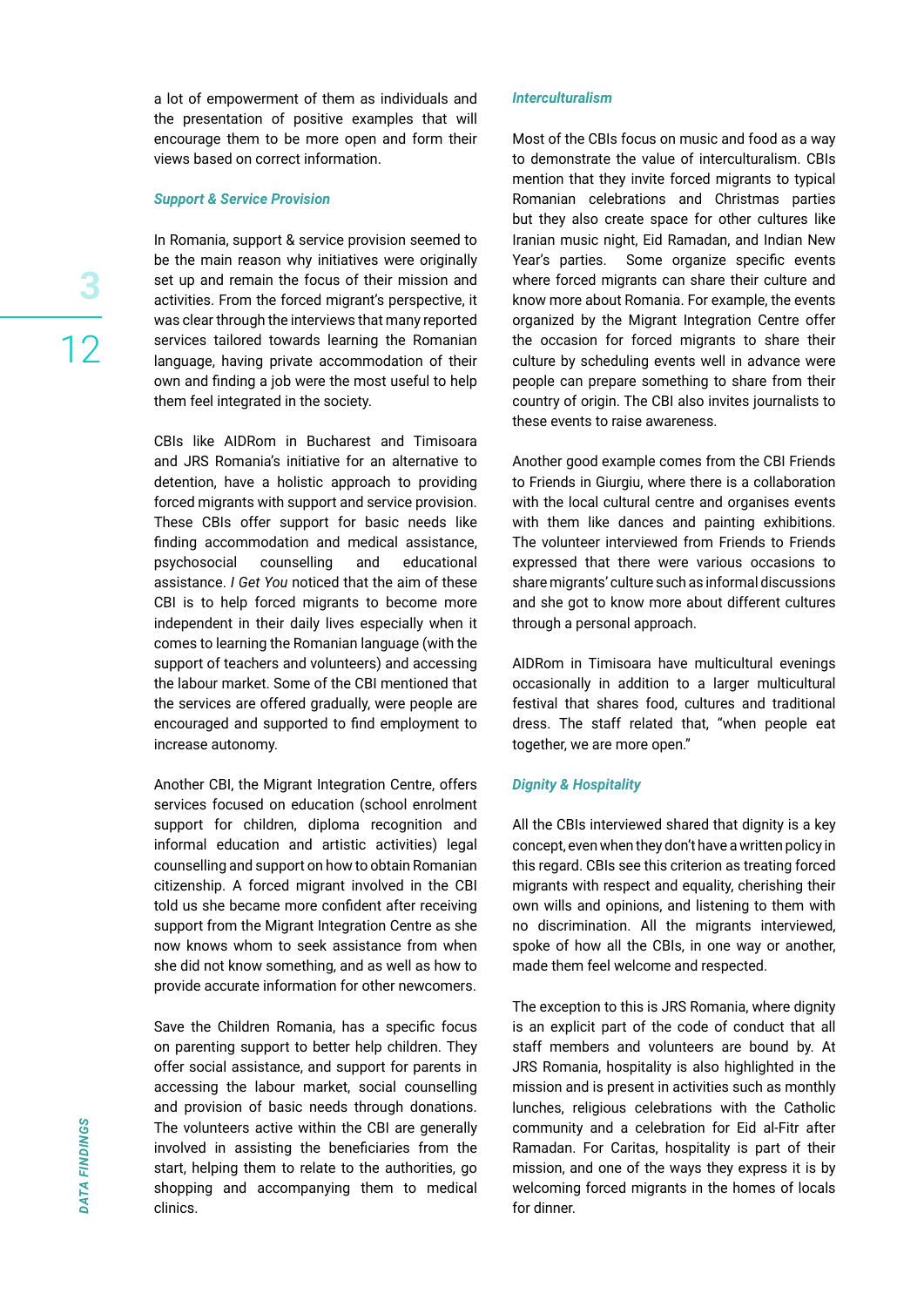Friends to Friends consider that they promote dignity though media and press articles they publish with forced migrants at the centre of the story. This is because they present migrants as full and complex human beings with challenges, dreams and hopes for the future. They hope that this full-picture approach of presenting the stories and voices of migrants helps to better inform the Romanian public through a more dignified approach than some mainstream media provide.

AIDRom Timisoara has no protocol regarding dignity, but the qualities of dignity and hospitality are rather embedded in their social ethic. Flavius a staff member at AIDRom in Timisoara stated, "Hospitality is a personal component in our services. For example, when people arrive, they find the beds arranged, the room clean… at events we try to be welcoming, always having the team welcome people, sharing a hand, inviting for tea and then with this basis we work together easily." In addition, the staff from the other branch of AIDRom located in Bucharest mentioned that forced migrants are very connected to the place because others are warm and hospitable. Likewise, forced migrants confirmed that they felt welcomed as the members of the CBI through expressed feelings of warmth.

#### *Sustainability*

Most of the CBI depend on public EU funding for their operation but have developed ad-hoc strategies for ensuring sustainability with inkind donations for food and clothes, and smaller amounts of money. Many CBIs also rely on volunteers to compliment the work of their staff members. The changing context in Romania makes it challenging to have a strategic long-term plan to ensure sustainability and many initiatives rely on changing project cycles for funding and the direction of their activities.

As such, different CBIs employ different strategies to ensure sustainability. For example, AIDRom in Bucharest has cultivated good relationships with long-term private donors. While the Romanian Red Cross tries to keep their activities as low-cost as possible and strategically choices activities that are less expensive to implement. Some of the CBIs have included small fees for services, like the Romanian language classes organized by Migrant Integration Centre or JRS Romania who ask forced migrants accommodated in their centre to share utility cost. At CONNECT they identified a space where they can organize events without paying.

#### *Innovation*

Each CBI was inventive and tried to adapt and bring new ways of supporting migrants and the host community to the surface in their activities. AIDRom in Bucharest considers that one innovative aspect they utilise is having Romanian language courses thru Skype conversations, as it allowed people in diverse locations to access the service.

Red Cross staff and volunteers organized a unique event called 'Youth on the Run,' which is also implemented in other European countries but was a new experience for young people and volunteers in Romania to learn more about the journeys of refugees. The CBI also has an innovative approach of using bloggers during their public events and the implementation of the Edu Cafe. The CONNECT association considerers their newly developed instruments for learning Romanian language through bilingual manuals to be innovative, as well as employing teachers who also speak Arabic, Turkish, Chinese and Romanian. This initiative provides the information guide and the manual for Romanian citizenship in all of these languages, through the work of their publishing house.

Mainly, what *I Get You* saw as the innovative aspects of CBIs in Romania, was the type of services and the way in which they were offered by CBIs that were not otherwise being provided for. The personal touches – of hospitality and openness to interculturalism – offered by CBIs compared to the service offered by the local authorities were very much appreciated by the forced migrants.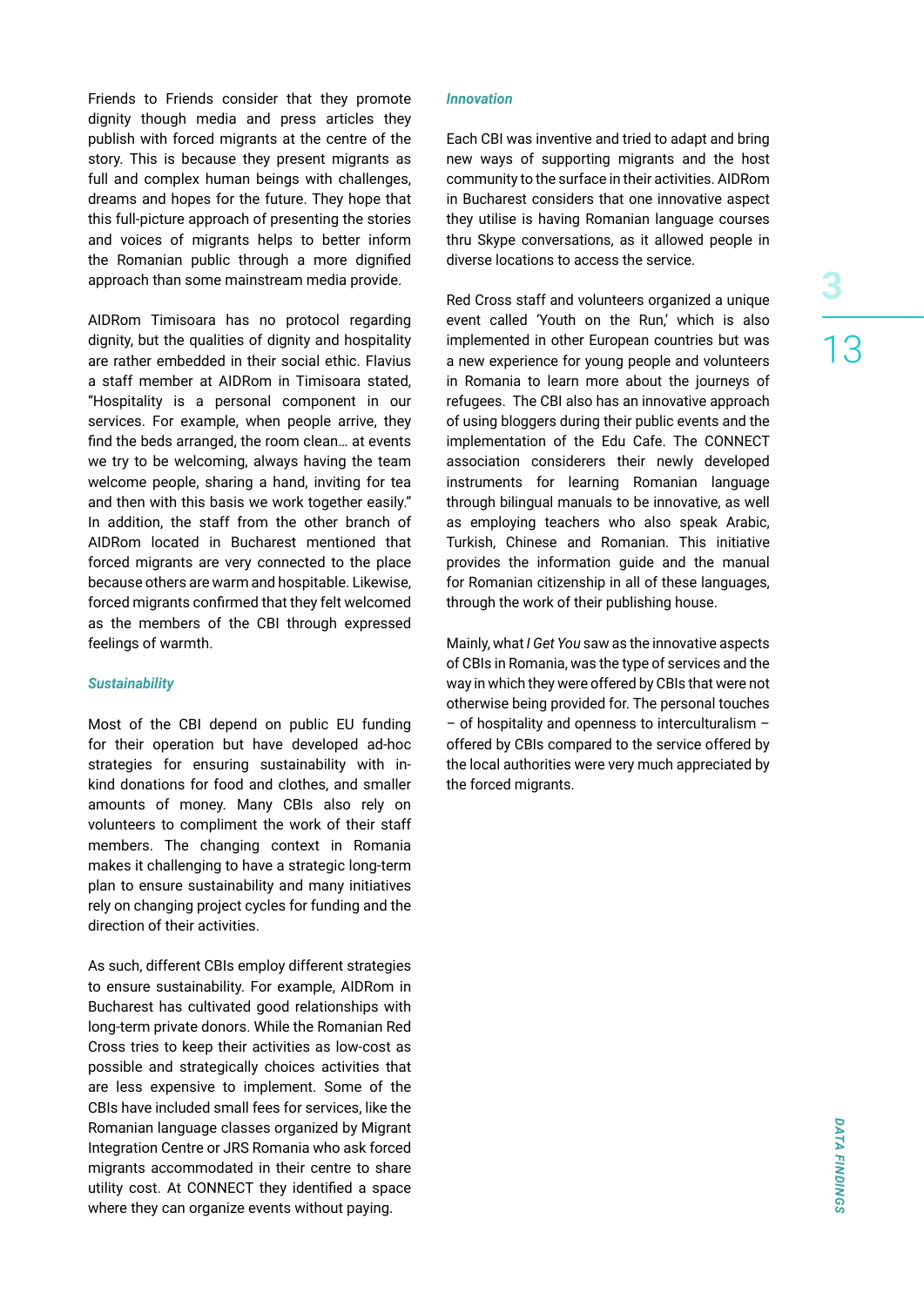# Inspiring Community Building Initiatives

All the CBIs *I Get You* interviewed in Romania are unique in their activities and work. The initiatives below are those that received high evaluations against the established Delphi criteria.

#### *AIDROM: CENTRE FOR COUNSELLING AND ACCOMMODATION FOR ASYLUM SEEKERS*

With two locations in Romania, in Timisoara and Bucharest, AIDRom provides accommodation social services, medical care, legal support, language classes, educational activities and multicultural events for the most vulnerable forced migrants in Romania. These accommodation schemes offer an alternative to the state-run open asylum centre which has limited capacity that does not always meet the need of the amount of people coming to the territory. AIDRom also strives to organise many recreational and social activities for those they accommodate, such as theatre workshops and cooking evenings.

Asylum-seekers involved report that they feel independent and autonomous, mostly because they are encouraged and supported to find a job, and they do not have the sense of institutionalisation like they did when why lived in the open centre. This CBI is also impactful in the local community because of the visibility it generates about forced migration e.g. through an arts festival dedicated to refugees. In addition, the initiative is sustainably funded with a diversity of sources which is a different from many other CBIs in Romania who are majorly dependent on funds from the European Union or have had limited operational spans, opening or closing in response to the increased needs or presence of forced migrants in Romania.

#### *MIGRANT INTEGRATION CENTRE*

Run by the Romanian Association for the Promotion of Quality and Successful Practices, this CBI offers various services to migrants from Brasov and other cities in the area, such as legal counselling, and Romanian language classes. It organizes various workshops and multicultural events, the most important being the Brasov Multicultural Day, which was the first of this kind. The festival is organised in public spaces and offers the opportunity for cultural exchange through dance and traditional dress and inviting important people to the festival, such as the ambassadors from the different countries represented.

The initiative offers the opportunity for migrants with different backgrounds to share their culture, traditions and identity in an informal way but with a high public impact. The events organized by the CBI have a high number of participants and expands its reach every year. It is also a sustainable activity which can run without dedicated funding. The experience of this CBI has been replicated in other cities, such as Cluj and Bucharest, as it inspired other NGOs and local authorities.

#### *JRS ROMANIA'S ALTERNATIVE TO DETENTION CENTRE*

The CBI offers accommodation and holistic services for forced migrants who are tolerated to live in Romania but would otherwise be accommodated in a closed centre or left destitute. It is a unique service, which has operated for more than 13 years and is considered a valid alternative to detention. It provides legal counselling and assistance, social counselling, medical care, educational courses and recreational activities. It brings together forced migrants and members of the local community as volunteers as well as sisters from a religious congregation. Beneficiaries are encouraged to find jobs and supported in learning the Romanian language, improving their computer skills, preparing their CV.

The CBI offers a sustainable support for tolerated and the opportunity to become self-sufficient. The host community is more sensitive to the cases of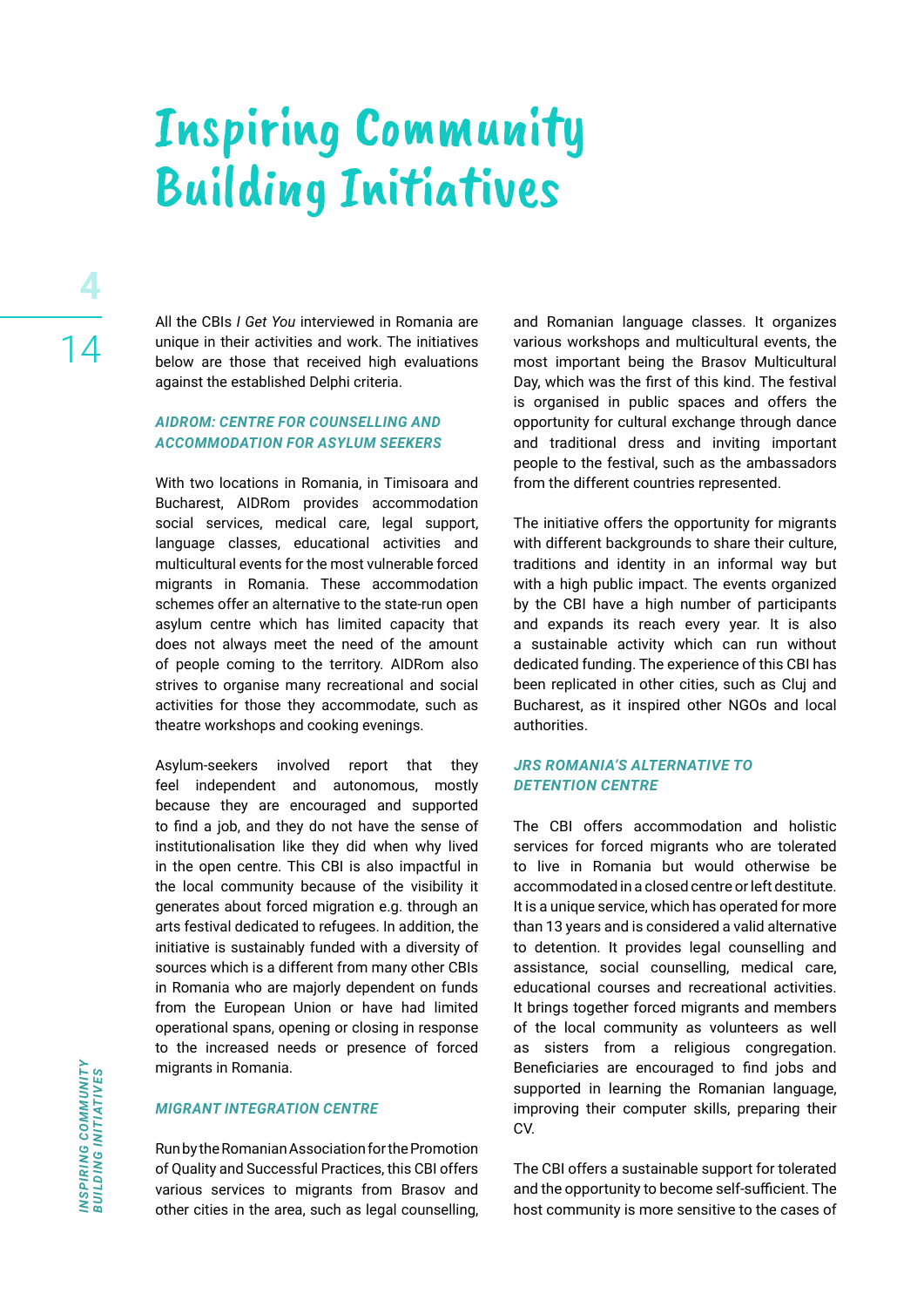the forced migrants accommodated in the centre and get involved in helping and accompanying the people who are there.

#### *SAVE THE CHILDREN ROMANIA'S ASSISTANCE FOR REFUGEE AND ASYLUM SEEKER CHILDREN*

The CBI created the opportunities that in each regional centre there is arranged and equipped a dedicated room for children. Education and recreational activities are offered to children, and they are assisted with formal enrolment in the educational system and helped with the homework. Children are supported and included here, and set on the first steps towards integration which has had a positive impact on the integration process of their whole families.

The CBI is implemented by staff and volunteers and creates the premises for Romanian children and refugees and asylum-seeking children to interact. Thanks to the CBI, parents, and especially woman, are empowered to follow vocational courses or to get a job while the children are being helped by Save the Children specialized staff and volunteers.

Assisted therapy with dogs for migrant children at the JRS Romania Pedro Arrupe centre (Photo: JRS Romania).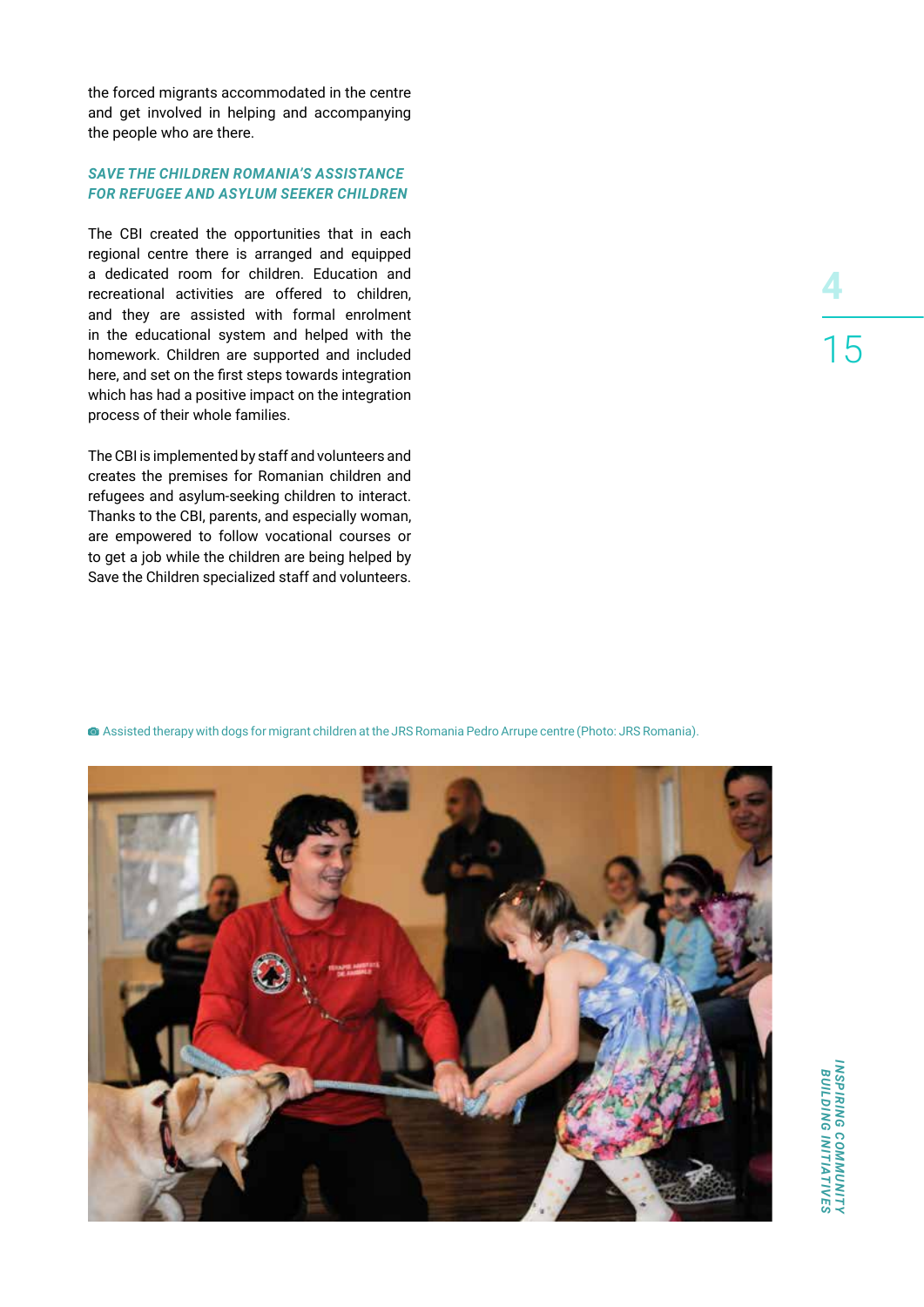### Policy Recommendations

Our research shows that the majority of the CBI's mapped had a strong focus on providing the basics services, such as accommodation, social assistance, legal assistance, provision of language classes and employment support. However, JRS Romania believes that such tasks fall under the responsibility of the government, as the provision of such fundamental services cannot be left fully to the good will and limited financial means of volunteers.

Government and public administrations can and should build on the positive experiences of CBI's in providing services. Cooperation with CBI's can be maintained in the provision of services, but the government should ensure its sustainability.

To start progress in this direction and drawing on the experience of *I Get You*, JRS Romania has elaborated the following recommendations for the Romanian government:

- **• Provide sufficient and continuous funding to CBI's that provide basic reception and integration services to forced migrants.**  Most CBI's rely currently on the EU funding for their services, however these are provided in the form of projects, so continuity is not always guaranteed. This does not only negatively affect the well-being and integration possibilities of forced migrants but also impacts negatively on the quality and efficiency of the services provided.
- **• Develop intercultural raising awareness programmes** to enable both the local population and the forced migrants to relate with each other and to see the other as an opportunity to learn, rather than as a threat. The experiences of initiatives such as Migration Integration Centre Brasov, that organises workshops and multicultural events, can be used as example of good practice to invest in and build upon.
- **• Mainstream issues such as cultural diversity and human rights throughout the all education system.** Most respondents to the *I Get You* interviews agreed on the importance of children as agents of change. The development of national programs on the topic of human rights and migration in schools, high schools and universities is therefore paramount in combating racism and xenophobia. Initiatives such as the modules of the Romanian Red Cross during the 'alternative school week' should be encouraged and replicated.
- **• Strengthen and increase the offer of Romanian language courses provided by public administrations.** Innovative techniques and tools developed by CBI's such as the skype conversations organised by AidRom Bucharest or the bilingual manuals developed by CONNECT are best practices that the government should invest in and replicate.
- **• Encourage and invest in the organisation and provision of child care or activities for children combined with the provision of other services for adults,** such as language classes or vocational training, to facilitate the participation of adults with children. The example of the initiatives by Save the Children Romania can be used as example to this end.
- **• Identify and evaluate good practices among citizens' initiative and make sure they are replicated throughout the country.** Developing a 'Good Practices' manual and making it available at several public services (education, health, social security, employment and training offices) could be helpful to harmonize local practices and offer solutions to similar challenges in the provision of the same services in different places.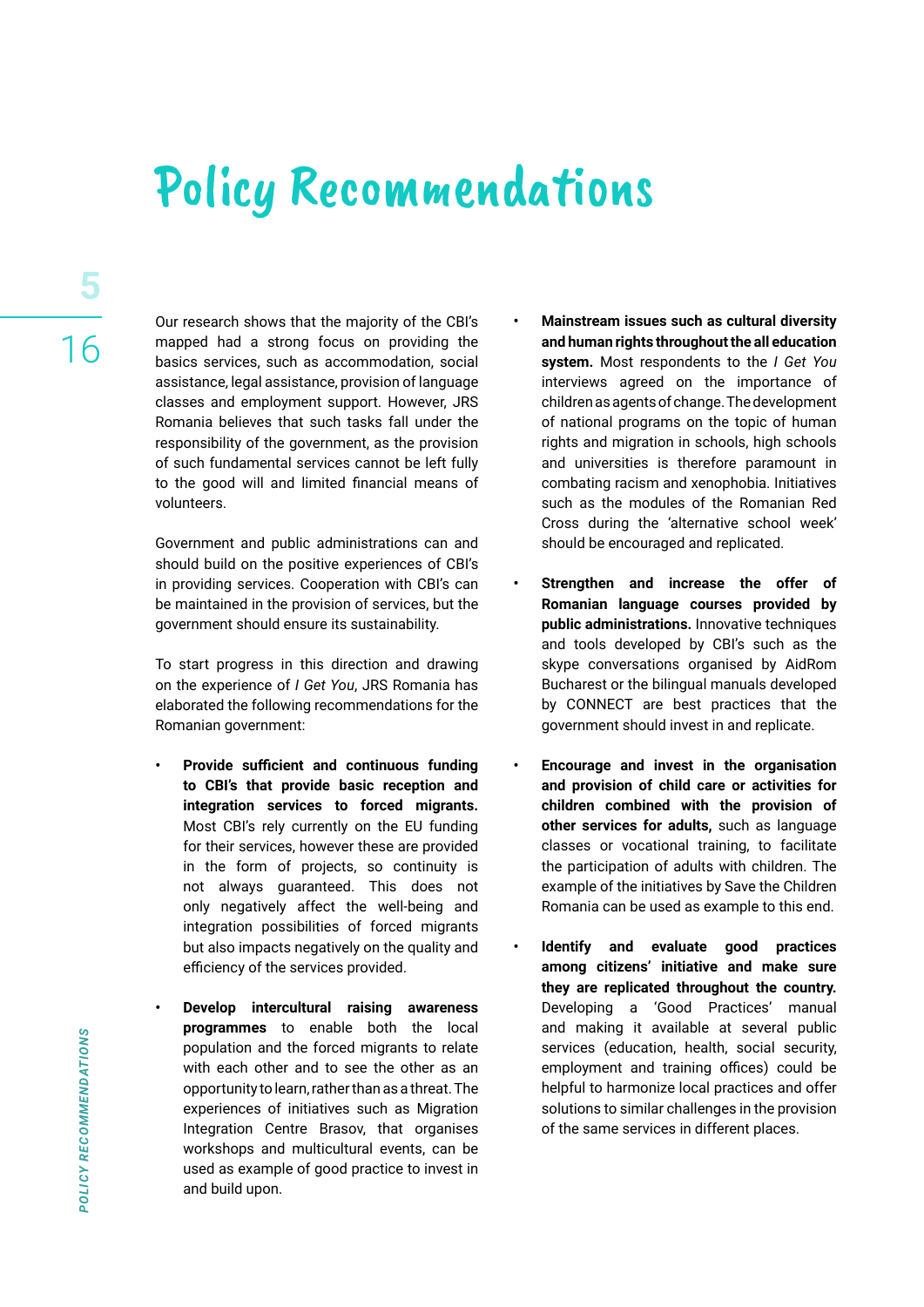### *ANDREEA ROMANIAN RED CROSS*

"The project is about the participation of the local community: how can we create inclusive spaces for migrants, how we can change the community for it to be more open, welcoming and help migrants integrate. There were a lot of discussions about the manipulation done by media, stereotypes, and how we can be more informed.

Our beneficiaries are the young persons who are involved in the project and the feedback we received was wonderful. They choose to participate for one year, then it was prolonged for 2 months and later they went on with activities.

They really appreciated working on the subject of migrants and refugees and became very curious and interested in searching on this theme. They were given the opportunity to assume responsibility and lead the project organise the budget, contributing in the writing of the continuation of the project and being responsible for the implementation.

I was only guiding them and this was important for their independence and empowerment. I think education was one of the main aspects promoted as we collaborated with educational institutions and at the first events, in Denmark, we invited a representative from the Ministry of Education. In many schools where we are constantly present we introduced the subject of migration during the alternative school week. We had at least 5 events promoting critical thinking: workshops, conference, and an Edu cafe."